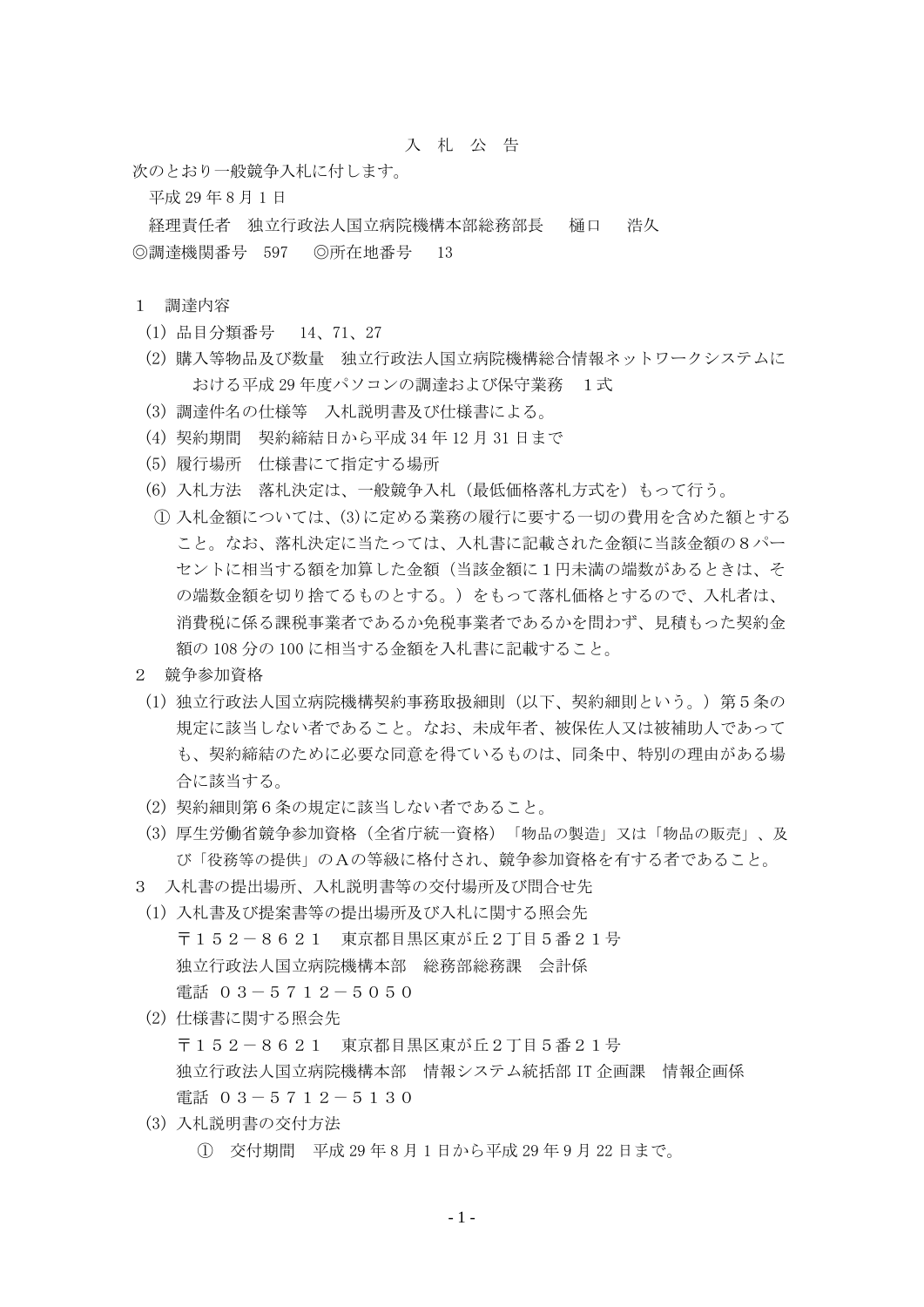- ② 交付時間 平日 9:30 から 17:00 まで。
- ③ 交付場所 上記(2)に同じ。
- (4) 入札説明会の日時及び場所 平成 29 年 8 月 8 日 14 時 00 分 本部 3 階 31 会議室
- (5) 入札書の受領期限 平成 29 年 9 月 22 日 15 時 00 分
- (6) 開札の日時及び場所 平成 29 年 9 月 25 日 14 時 00 分 本部 3 階 32 会議室
- 4 その他
	- (1) 契約手続において使用する言語及び通貨 日本語及び日本国通貨
	- (2) 入札保証金及び契約保証金 免除
	- (3) 入札者に要求される事項 この一般競争に参加を希望する者は、封印した入札書に 本公告に示した物品を納入できることを証明する書類を添付して入札書の受領期限 までに提出しなければならない。入札者は、開札日の前日までの間において、経理 責任者から当該書類に関し説明を求められた場合は、それに応じなければならない。
	- (4) 入札の無効 本公告に示した競争参加資格のない者の提出した入札書、入札者に求 められる義務を履行しなかった者の提出した入札書は無効とする。
	- (5) 契約書作成の要否 要
	- (6) 落札者の決定方法 本公告に示した物品を納入できると経理責任者が判断した資料 を添付して入札書を提出した入札者であって、契約細則第 21 条の規定に基づいて作 成された予定価格の制限の範囲内で最低価格をもって有効な入札を行った入札者を 落札者とする。
	- (7) 詳細は入札説明書による。
- 5 Summary
	- (1) Official in charge of disbursement of the procuring entity: Higuchi Hirohisa, Director, Department of General Affairs, National Hospital Organization Headquarters
	- (2) Classification of the services to be procured : 14,71,27
	- (3) Nature and quantity of the services to be required : Personal computer procurement and maintenance work in the National Hospital Organization Genera Information Network System 1 set
	- (4) Fulfillment period : From Contract date to December 31, 2022
	- (5) Fulfillment place : The place specified by the official in charge of disbursement of the procuring entity
	- (6) Qualification for participating in the tendering procedures : Suppliers eligible for participating in the proposed tender are those who shall :
	- ① not come under Article 5 of the Regulation concerning Contract for National Hospital Organization(NHO). Furthermore, minors, Person under Conservatorship or Person under Assistance that obtained the consent necessary for concluding a contract may be applicable under cases of special reasons within the said clause;
	- ② not come under Article 6 of the Regulation concerning Contract for NHO;